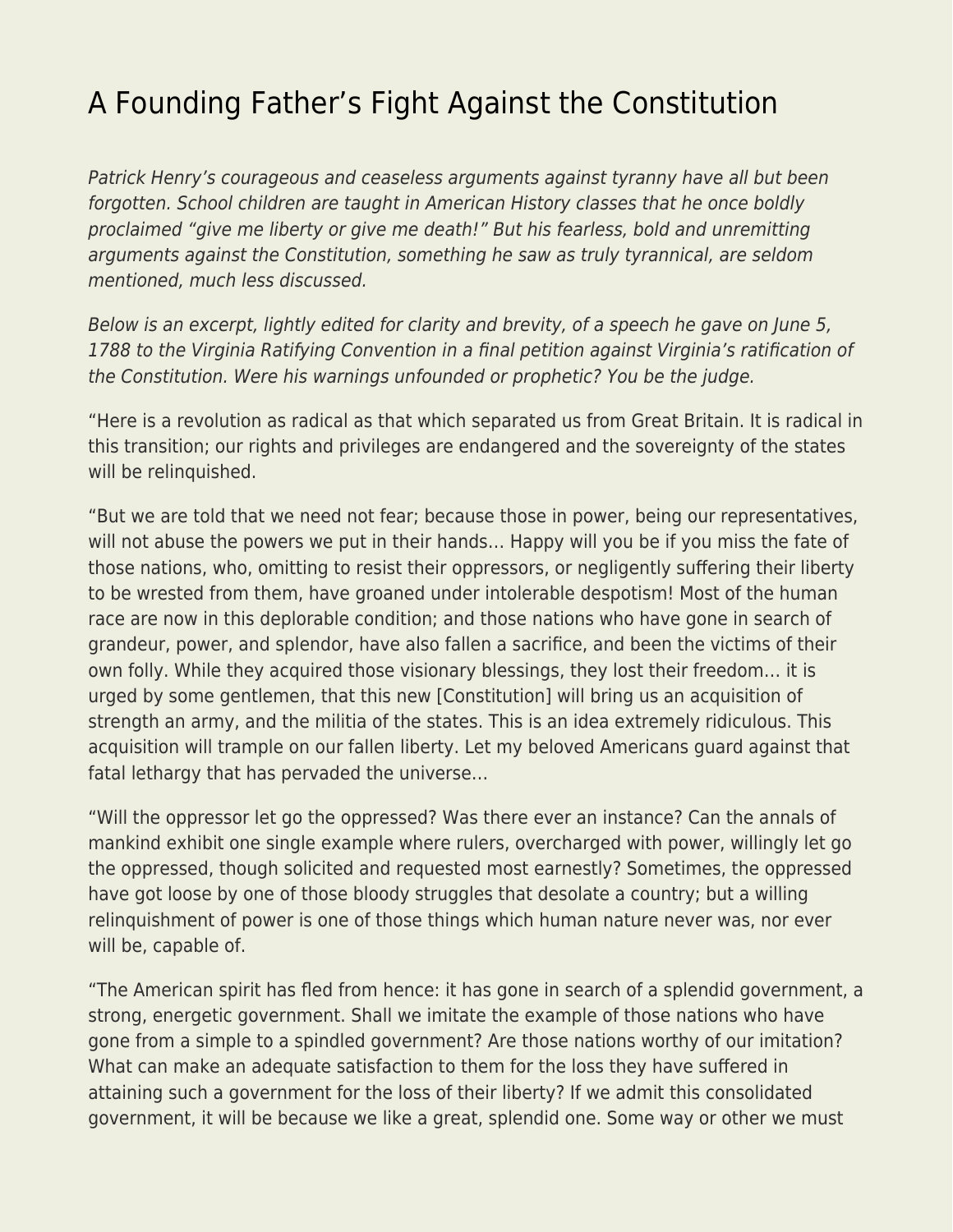be a great and mighty empire; we must have an army, and a navy, and a number of things. When the American spirit was in its youth, the language of America was different: liberty was then the primary object… But now, the American spirit, assisted by the ropes and chains of [this Constitution], is about to convert this country into a powerful and mighty empire. If you make the citizens of this country agree to become the subjects of one great consolidated empire of America… there will be no checks, no real balances, in this government. What can avail your specious, imaginary balances, your rope-dancing, chainrattling, ridiculous ideal checks and contrivances?

"This Constitution can counteract and suspend any of our [state] laws that contravene its oppressive operation; for they have the power of direct taxation and it is expressly provided [in the Constitution] that they can make all laws necessary for carrying their powers into execution, and [the Constitution] is declared paramount to the laws and constitutions of the states. Besides the expenses of maintaining the Senate and other house in as much splendor as they please, there is to be a great and mighty President, with very extensive powers, the powers of a king. He is to be supported in extravagant magnificence; so that the whole of our property may be taken by this American government, by laying what taxes they please, giving themselves what salaries they please, and suspending out [state] laws at their pleasure…

"In this scheme of energetic government, the people will find two sets of tax-gatherers, the state and the federal sheriffs. This, it seems to me, will produce such a dreadful oppression as the people cannot possibly bear. The federal sheriff may commit what oppression, make what distresses, he pleases, and ruin you with impunity; for how are you to tie his hands? Have you any sufficiently decided means of preventing him from sucking your blood by speculations, commissions, and fees? Thus thousands of your people will be most shamefully robbed: our state sheriffs, those unfeeling blood-suckers have, under the watchful eye of our [state] legislature, committed the most horrid and barbarous ravages on our people. It has required the most constant vigilance of the [state] legislature to keep them from totally ruining the people; a repeated succession of laws has been made to suppress their iniquitous speculations and cruel extortions; and as often has their nefarious ingenuity devised methods of evading the force of those laws… if sheriffs, thus immediately under the eye of our state legislature and judiciary, have dared to commit these outrages, what would they not have done if their masters had been at [a federal capital]? It is there that you must appeal, and to judges sworn to support this very Constitution, in opposition to that of any state, and who may also be inclined to favor their own officers. When these harpies are aided by excisemen, who may search, at any time, your houses, and most secret recesses, will the people bear it?

"This Constitution is said to have beautiful features; but when I come to examine these features, they appear to me horribly frightful. Among other deformities, it has an awful